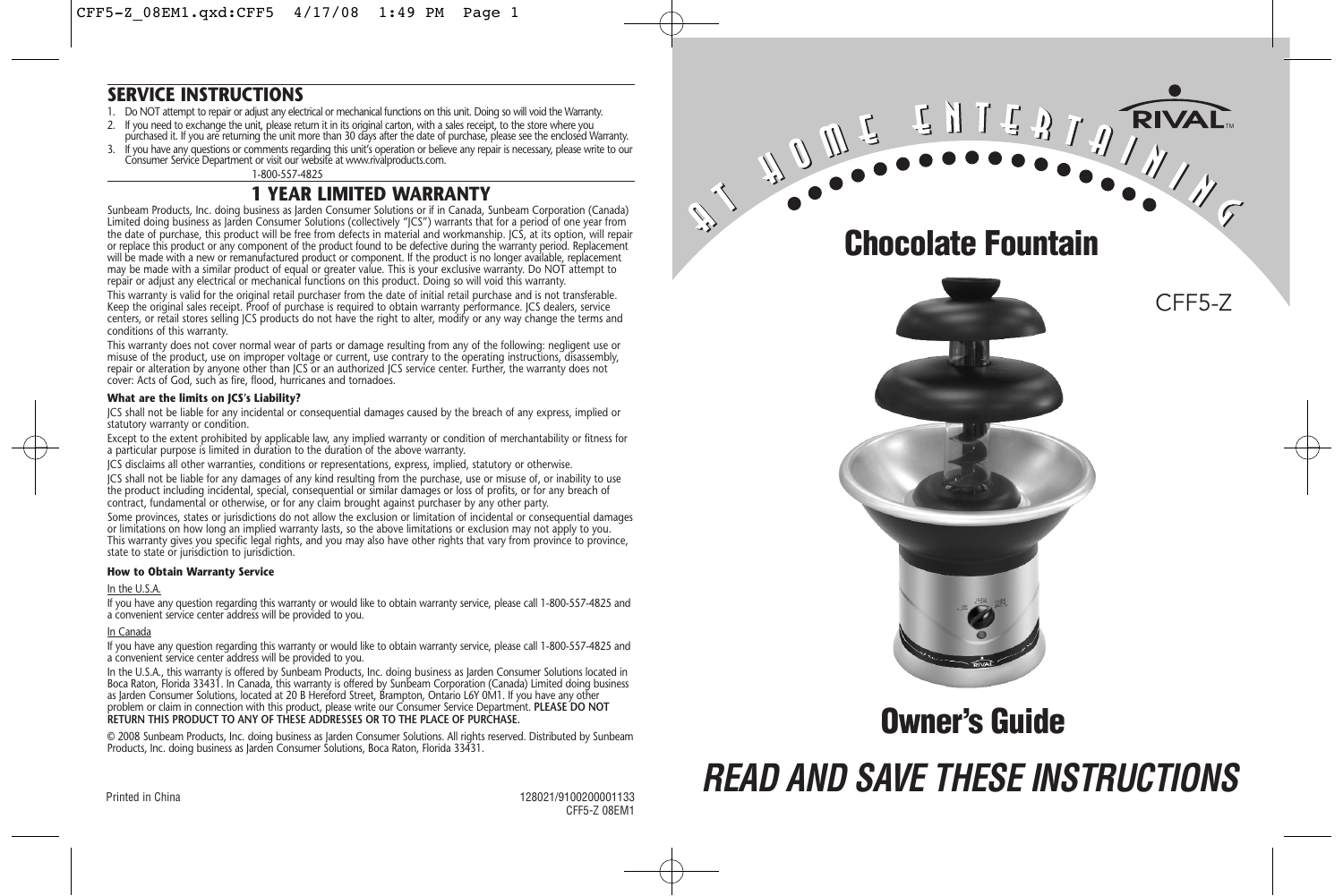# **IMPORTANT SAFEGUARDS**

- 1. Read all instructions before using the Chocolate Fountain.
- 2. To protect against fire, electric shock and personal injury, do not immerse the Chocolate Fountain base, its cord or plug, in water or other liquid.
- 3. Close supervision is necessary when any appliance is used by or near children.
- 4. Unplug from outlet when not in use, before putting on or taking off parts, and before cleaning. Allow to cool before putting on or taking off parts.
- 5. Avoid contact with moving parts.
- 6. Do not operate any appliance with a damaged cord or plug or after the appliance malfunctions, or is dropped or damaged in any manner. Contact Customer Service (see warranty) to return for examination, repair or electrical or mechanical adjustment.
- 7. The use of attachments not recommended or sold by the manufacturer may cause fire, electric shock or injury.
- 8. Do not use outdoors.
- 9. Do not let cord hang over edge of table or counter or touch hot surfaces, including the stove.
- 10. Do not touch hot surfaces. Use handles or knobs.
- 11. If any item drops into the Chocolate Fountain, turn control knob to "OFF" and remove the power cord from the electrical outlet before attempting to remove the item.
- 12. Avoid sudden temperature changes-DO NOT add a cold liquid to the chocolate mixture. This will cause the chocolate to seize and the Chocolate Fountain will not run properly.
- 13. Do not place on or near a hot gas or electric burner, or in a heated oven.
- 14. Extreme caution must be used when moving an appliance containing hot liquids.
- 15. To disconnect, turn control to "OFF", then remove plug from wall outlet.
- 16. Do not use appliance for other than intended use.
- 17. Do not operate unless Chocolate Fountain is fully assembled. Make sure the BOWL, AUGUR, TOWER and CANOPIES are properly secured before operating appliance.
- 18. Only use Chocolate Fountain on a smooth level surface.
- 19. Never run your Chocolate Fountain on the HEATER/MOTOR setting without chocolate or you will risk damaging the unit.

# **SAVE THESE INSTRUCTIONS**

### This appliance is for **HOUSHOLD USE ONLY**.

No user-serviceable parts inside. Power unit never needs lubrication. Do not attempt to service this product.

### **POLARIZED PLUG**

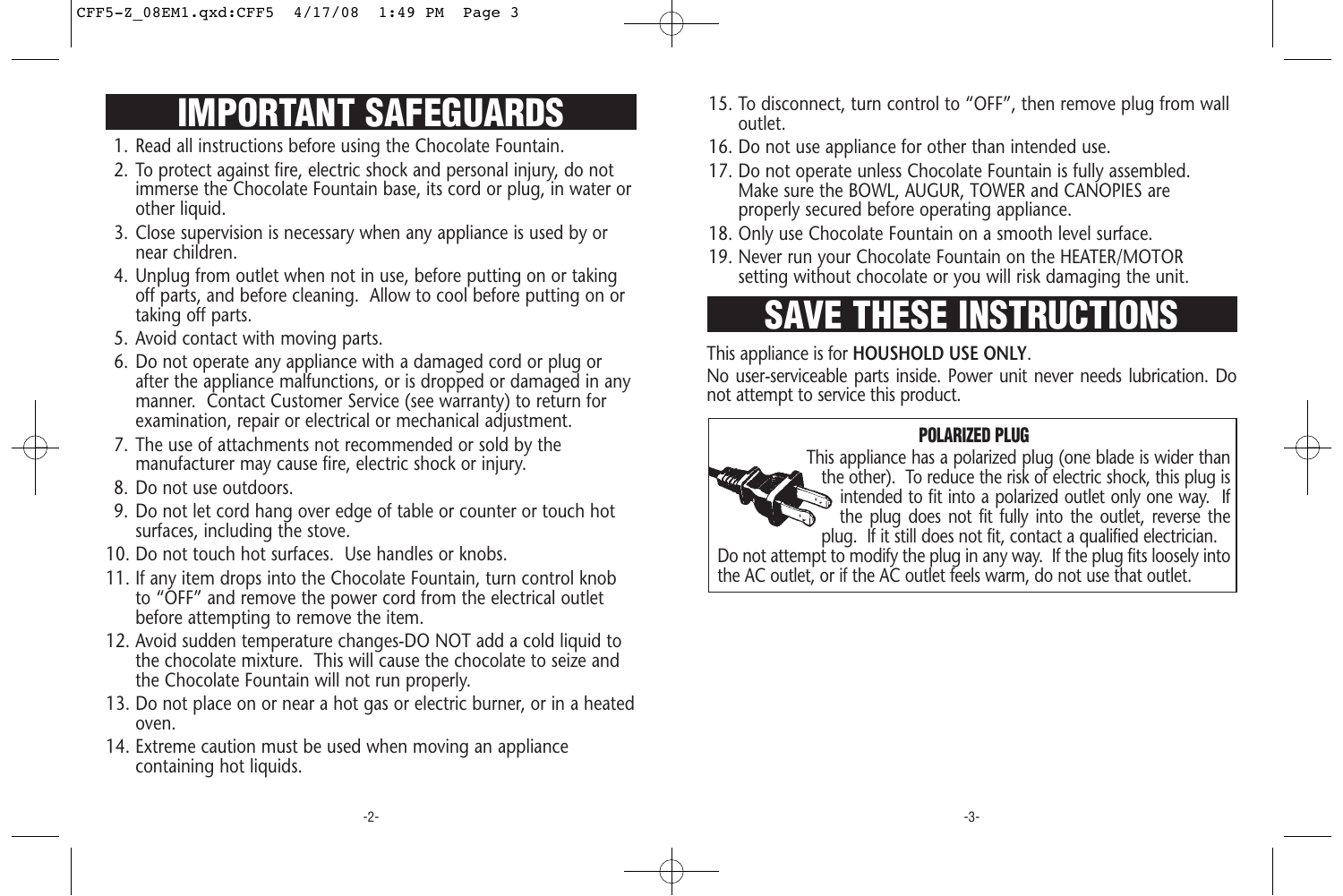#### **KNOW YOUR RIVALTM CHOCOLATE FOUNTAIN**



#### **OPERATING YOUR RIVALTM CHOCOLATE FOUNTAIN**

- 1. Before initial use, wash the BOWL, AUGER, TOWER, CANOPIES, CAP and GUARD either in the dishwasher or with warm soapy water. Never use abrasive sponges, clothes, or detergents to clean any part of your Rival™ Chocolate Fountain.
- 2. Remove all parts from the package and assemble the Rival<sup>TM</sup> Chocolate Fountain according to the diagram.
	- Insert the BOWL onto the BASE and secure by turning and locking into place.
	- Insert the AUGER into the BOWL.
	- Cover the AUGER with the TOWER, align the TOWER into the BASE, and continue to rotate until TOWER snaps twice and locks into BOWL.
	- Slide the GUARD down to the bottom of the TOWER and turn it until drops down into the notches in the TOWER.
	- Slide the LARGE CANOPY then the SMALL CANOPY down the TOWER.

### **OPERATING YOUR RIVALTM CHOCOLATE FOUNTAIN (CONT.)**

- Align the tab on the CAP with the groove in the top of the TOWER.

**NOTE:** All parts must be securely in place for the Rival™ Chocolate Fountain to properly operate. If the unit does not sit level, rotate the adjustable foot on the bottom of the BASE until the unit is stable.

- 3. Prepare the melted chocolate mixture according to the instructions on the following page.
- 4. Preheat the Rival™ Chocolate Fountain for 3-5 minutes by plugging the cord into an outlet and turning the CONTROL KNOB to the HEATER setting.

**NOTE:** Do not use the HEATER/MOTOR setting to preheat your RivalTM Chocolate Fountain. Running the AUGER without chocolate may damage unit.

5. Add the melted chocolate mixture to the BOWL, and turn the CONTROL KNOB to the HEATER/MOTOR setting. Chocolate will start flowing up through the TOWER and over the CANOPIES to create a waterfall of decadent chocolate.

**NOTE:** Rival™ Chocolate Fountain must be on a level surface to flow properly.

The Rival™ Chocolate Fountain is very simple to use and will provide hours of entertainment turning any event into an occasion!

There is no special chocolate required-any brand of morsels or chips will work well. This includes semi-sweet, milk, white, or dark chocolate. Or, you can use chunk chocolate but be sure to chop up coarsely before melting to ensure even heat distribution. The chocolate will require the addition of vegetable oil. The vegetable oil allows the chocolate to become the proper consistency for an even flow through the fountain to create a decadent waterfall of cascading chocolate. Please follow the table below for chocolate to oil ratios. For best results add the oil before melting the chocolate.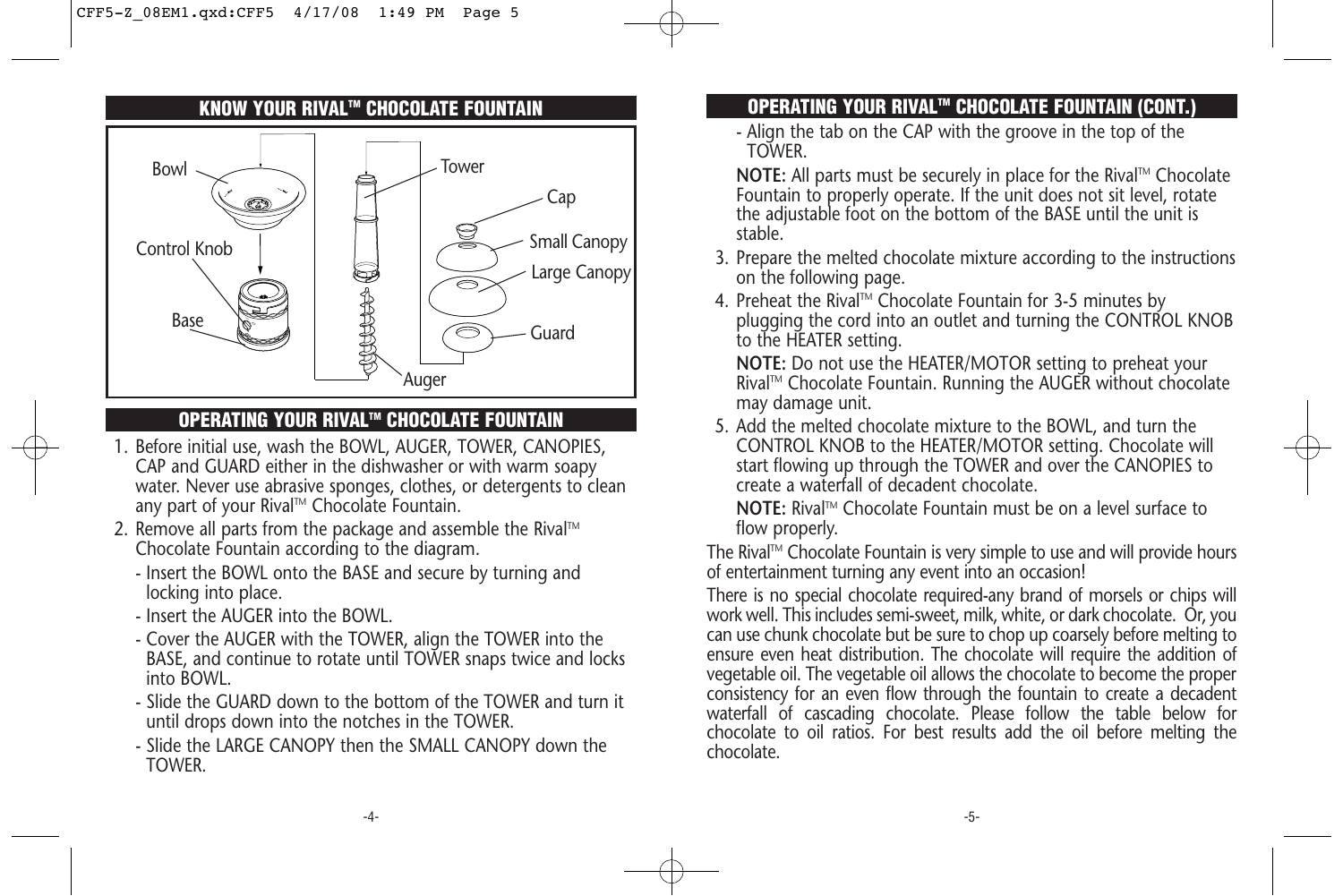| <b>OPERATING YOUR RIVAL™ CHOCOLATE FOUNTAIN (CONT.)</b> |                                             |                             |  |  |
|---------------------------------------------------------|---------------------------------------------|-----------------------------|--|--|
| Milk, Semi-Sweet, or                                    | Oil (Vegetable)                             | <b>Serves Approximately</b> |  |  |
| <b>Bittersweet Chocolate</b>                            |                                             | (6-8 Servings Per Person)   |  |  |
| 8 Cups (48 oz.)                                         | 1 <sup>1</sup> / <sub>2</sub> Cups (12 oz.) | 10-15 Guests                |  |  |
| $10^{1/2}$ Cups (64 oz.)                                | 2 Cups (16 oz.)                             | 15-20 Guests                |  |  |
| 13 <sup>1</sup> / <sub>3</sub> Cups (80 oz.)            | $2^{1/2}$ Cups (20 oz.)                     | 20-30 Guests                |  |  |
| White or Premium*                                       |                                             |                             |  |  |
| Chocolate                                               |                                             |                             |  |  |
| 8 Cups (48 oz.)                                         | 1 Cup (8 oz.)                               | 10-15 Guests                |  |  |
| $10^{1/2}$ Cups (64 oz.)                                | 1 <sup>1</sup> / <sub>4</sub> Cups (10 oz.) | 15-20 Guests                |  |  |
| $13^{1/3}$ Cups (80 oz.)                                | $12/3$ Cups (13 oz.)                        | 20-30 Guests                |  |  |

\* Premium chocolate contains 30%-40% cocoa.

**NOTE:** The Rival™ Chocolate Fountain will not run properly without the addition of the oil.

The chocolate can be melted with a double boiler or in the microwave.

To melt the chocolate in a double boiler, add 2 inches of water to the lower pan. Heat the lower pan on the medium heat setting of your range to simmer. You want the water to simmer, not boil. Place the upper pan of the double boiler over the lower pan and add the chocolate and the vegetable oil. As the chocolate begins to melt, stir the chocolate mixture frequently to avoid overheating and burning. The chocolate should avoid direct contact with the steam and the water as the moisture will cause the chocolate to become unusable.

To melt the chocolate in the microwave, put the chocolate in a glass bowl, add the oil and put the microwave on a medium setting. Time will vary depending on the type of oven. Stir frequently (every 15-30 seconds) to avoid overheating and burning. The approximate melting time is 2 minutes for 8 oz. (1 cup) of chocolate.

**NOTE:** Chocolate should be melted completely, and of a smooth consistency with no lumps before adding to the Rival™ Chocolate Fountain.

### **OPERATING YOUR RIVALTM CHOCOLATE FOUNTAIN (CONT.)**

- 1. Assemble as directed. **NOTE:** The Rival™ Chocolate Fountain must be on a level surface to flow properly.
- 2. Prepare the chocolate following the instructions listed above.
- 3. Preheat the BOWL for 3-5 minutes by turning the CONTROL KNOB to the HEAT setting.
- 4. Add the melted chocolate mixture to the BOWL, and turn the CONTROL KNOB to the HEATER/MOTOR setting. Chocolate will start flowing up through the TOWER and over the CANOPIES.
- 5. Watch as a decadent waterfall of chocolate flows.

#### **CLEANING THE RIVALTM CHOCOLATE FOUNTAIN**

The Rival™ Chocolate Fountain is easy to disassemble and clean. All parts, **excluding** the BASE, are dishwasher-safe.

- 1. Turn the Rival™ Chocolate Fountain off.
- 2. Unplug the power cord from the electrical outlet.
- 3. Twist the BOWL from the BASE.
- 4. Remove TOWER, CANOPIES, CAP, GUARD and pull AUGER out of BOWL. **NOTE:** Unsnap GUARD from bottom of TOWER and slide GUARD off to clean.
- 5. Dispose of excess chocolate from the BOWL.
- 6. Rinse all parts to remove excess chocolate.
- 7. BOWL, AUGER, TOWER, CANOPIES, GUARD, and CAP are all dishwasher-safe.

**NOTE:** A slight discoloration of the aluminium bowl may occur after the product has been run through the dishwasher. This is caused by the natural properties of the material, and is in no way harmful. The discoloration can be removed by gently scrubbing the area with a scouring pad and detergent.

8. BASE should not be exposed to water-electrical shock may occur.

To clean the BASE, wipe with a damp cloth.

**NOTE:** Do not store excess chocolate in BOWL. Clean entire unit after each use.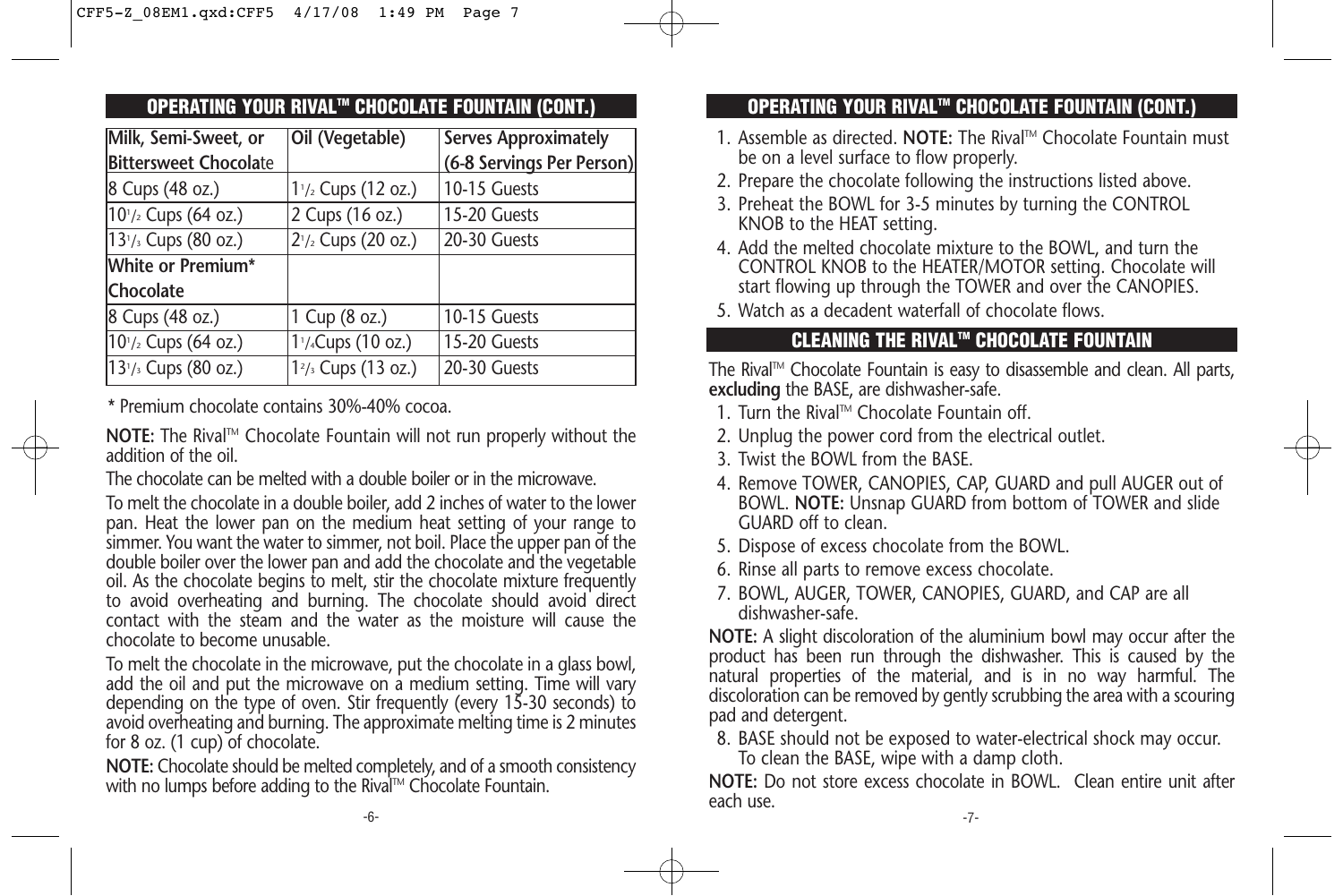#### **CHOCOLATE HINTS AND TIPS**

- No special chocolate is required; any brand of morsels or chips will work well. This includes semi-sweet, milk, white, or dark chocolate. If you use chunk chocolate, be sure to chop it coarsely before melting to ensure even heat distribution.
- Chocolate should have a smooth, even, and glossy unblemished appearance. The surface should not be dull or have grayish-white streaks (bloom). Bloom occurs when the cocoa butter has separated causing it to rise to the surface of the chocolate. Bloom occurs when the chocolate is stored in too humid or too warm a temperature-the chocolate can still be used.
- Chocolate is very temperamental; carefully follow instructions for melting to avoid burning or overheating.
- Seizing occurs when the chocolate you are melting suddenly becomes grainy and firms up; it looks like a dull thick paste. If the chocolate seizes, you may still be able to rescue the chocolate by mixing in a small amount of vegetable oil.
- Never add cool or cold liquid, because this will cause the chocolate to seize.
- Do not add liquor to the chocolate, this will cause it to seize. For best results, use flavored oil that is specifically made for flavoring chocolate.
- Chocolate should be wrapped tightly and stored in a cool dry place. Storing chocolate in the refrigerator could cause condensation to form on the chocolate and, in turn, the chocolate will seize when melted.

#### **TROUBLESHOOTING**

| Chocolate is not flowing                            | Mixture is too thick; add additional oil                                                                                                                            |
|-----------------------------------------------------|---------------------------------------------------------------------------------------------------------------------------------------------------------------------|
| Chocolate is not flowing evenly                     | Chocolate Fountain is not level,                                                                                                                                    |
|                                                     | carefully rotate the adjustable foot on                                                                                                                             |
|                                                     | the bottom of the BASE until the unit                                                                                                                               |
|                                                     | is level; or chocolate mixture is not thin                                                                                                                          |
|                                                     | enough, add a small amount of oil                                                                                                                                   |
| Chocolate changes to a lighter color This is normal |                                                                                                                                                                     |
| Full waterfall effect is not achieved               | Chocolate to oil ratio may be                                                                                                                                       |
|                                                     | incorrect. Try adding more oil or                                                                                                                                   |
|                                                     | chocolate.                                                                                                                                                          |
| Chocolate Fountain suddenly stops                   | Turn CONTROL KNOB to OFF,<br>unplug unit, check for/remove<br>obstructions, let cool (5 minutes),<br>plug back in, and turn CONTROL<br>KNOB to HEATER/MOTOR setting |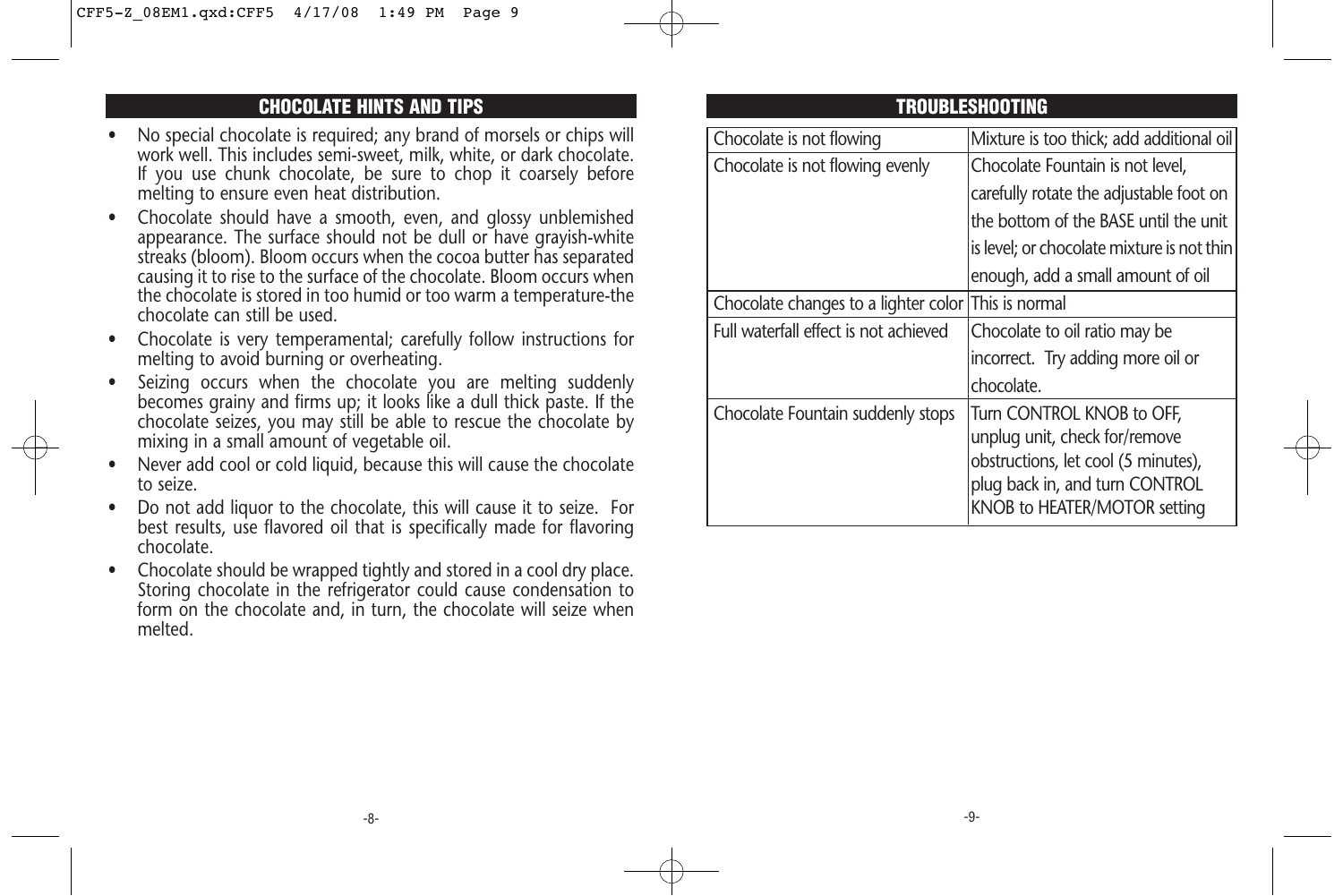### **ENTERTAINING IDEAS FOR YOUR RIVALTM CHOCOLATE FOUNTAIN**

The Rival™ Chocolate Fountain will provide hours of entertaining and delight guests of all ages. You can dip virtually anything in the chocolate fountain, for best results cakes are not recommended-they may break and crumb easily.

Be creative with the items you choose for your guests to dip:

- Pretzels
- Fruits strawberries, bananas, pineapples, apples, oranges, raspberries, cherries, grapes, and even dried fruits!
- Cookies peanut butter, sugar, chocolate chip.
- Biscotti
- Nuts

Dipping suggestions for a more youth oriented party:

- Animal crackers
- Graham crackers
- Licorice
- Marshmallows
- Swedish Fish
- Candy Canes
- Fruit

**NOTE:** Close supervision is required when this product is used near children.

**NOTE:** The Rival™ Chocolate Fountain is equipped with a safety quard to prevent dropped food or skewers from getting caught in the auger and jamming the machine.

# **RECIPES**

## **CHERRY AND PISTACHIO BISCOTTI**

Any dried fruit and nut work well in this recipe. However, the red of a dried cherry or cranberry with the green of the pistachio nut make these cookies a festive holiday cookie - perfect for dipping in the Chocolate Fountain!

| 1 cup butter, cold                                   |     |
|------------------------------------------------------|-----|
| 1 <sup>1</sup> / <sub>2</sub> cups light brown sugar |     |
| 3 Tablespoon vanilla                                 | 6   |
| 3 teaspoon baking powder                             | 1/2 |
| 2 teaspoon cinnamon                                  |     |
| 2 cups dried cherries                                |     |
|                                                      |     |

 $1\frac{1}{2}$  cups sugar 4 eggs 6 cups flour /2 teaspoon salt 1 teaspoon nutmeg 3 cups pistachios

Preheat oven to 350°F. Prepare 4 cookie sheets by lining with wax paper. Combine butter and sugars in a mixer and beat until creamy and light. Beat in eggs, one at a time; add vanilla and blend well. Add in remaining ingredients until just incorporated. Do not over mix. Remove dough, place on a well floured surface and knead dough until it comes together. Shape dough into four 12-inch loaves, using more flour if necessary. Place each loaf on its own cookie sheet. Bake 2 loaves at a time, rotating cookie sheet 1/2 turn during baking time. Bake for about 35 minutes. Remove loaves from oven. Bake remaining 2 loaves.

Lower oven temperature to 300°F. Slice loaves lengthwise with a serrated knife 1/4 to 1/2 inch thick. Bake 10-12 minutes. Then turn biscotti over and bake them for an additional 5 minutes. Repeat with remaining batches. Once they have cooled, the biscotti can be frozen or can be stored in a vacuum sealed bag for about 12 weeks.

Makes 6 dozen biscotti.

## **FORTUNE COOKIES**

10 Tablespoon butter, melted 8 large egg whites<br>
2 cups superfine sugar 8 2 cups flour, sifted 2 cups superfine sugar 1/8 teaspoon salt 1 teaspoon vanilla

6 Tablespoon heavy cream

Preheat oven to 400°F. Line 2 cookie sheets with a silicone pad or parchment paper. Spray with nonstick cookie spray. Beat eggs and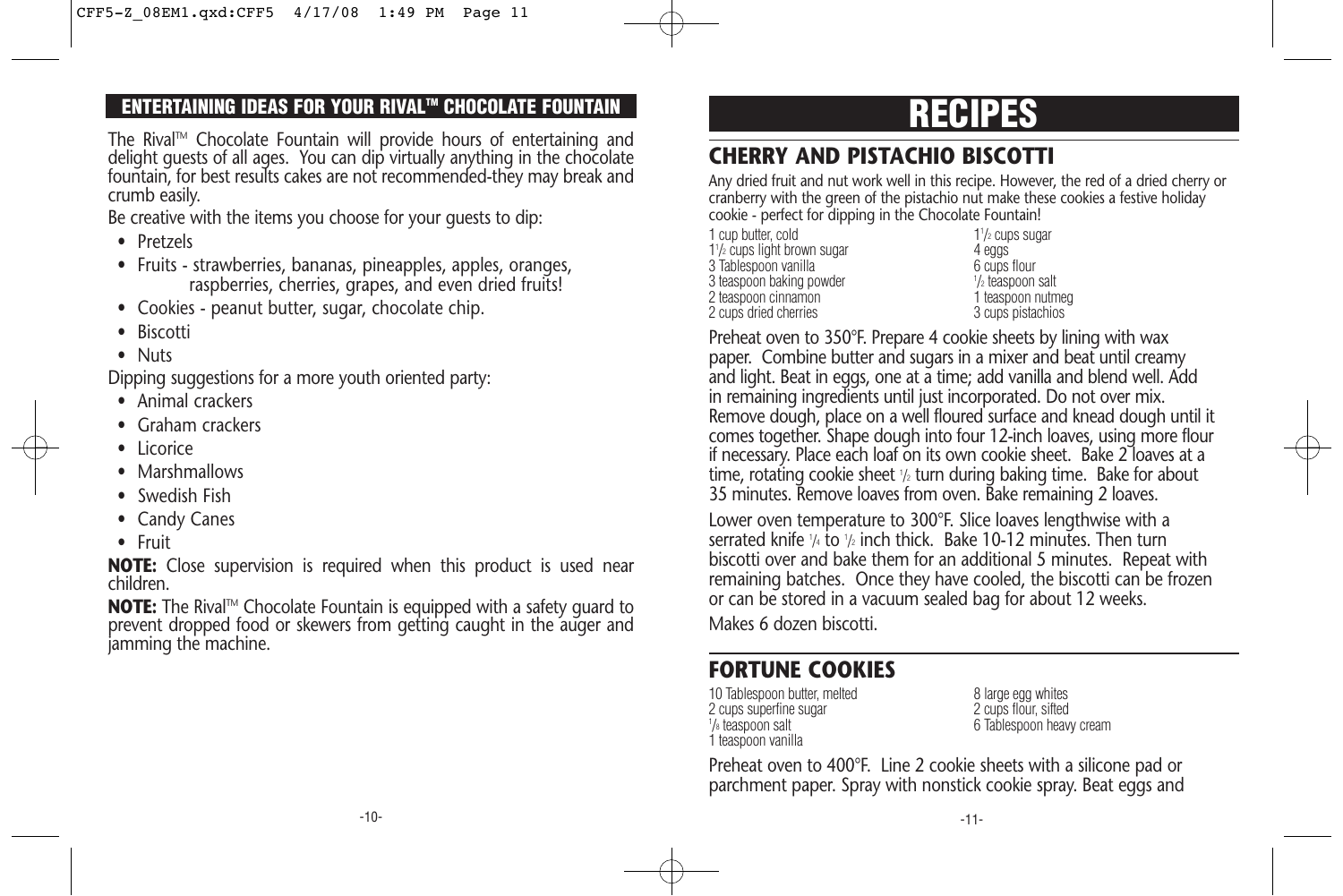# **RECIPES**

sugar on medium speed in an electric mixer for about 30 seconds. Add remaining ingredients and beat until just incorporated. Pour a spoonful of batter onto left half of prepared cookie sheet. Spread batter with back of a spoon to create a thin circle about 5 inches wide. Repeat on right half of cookie sheet. Bake about 8 minutes, checking to make sure cookies are not cooking too quickly around edges. Adjust oven temperature, if necessary.

Carefully lift cookie off with spatula. Shape quickly by folding in half and then, with thumb and index finger, bend open ends together. Repeat with remaining dough.

When cookies are cool, thread or fold fortunes made out of study paper inside cookie.

Makes 24 cookies.

### **CLASSIC VANILLA SHORTBREAD**

 $1<sup>3</sup>/<sub>4</sub>$  cups all-purpose flour  $1<sup>1</sup>$ 21 /2 Tablespoon vanilla 11 1<sup>1</sup>/<sub>4</sub> cups powdered sugar 11/<sub>4</sub> cups powdered sugar 1 large egg, separated

<sup>1</sup>/<sub>2</sub> teaspoon salt 1<sup>1</sup>/<sub>4</sub> sticks unsalted butter, room temperature<br>1 large egg yolk<br>Pinch salt

Preheat oven to 300°F. Cut parchment paper to fit a square 8x8 or a 9-inch cake pan. Combine flour, salt, vanilla in bowl. In mixer, cream butter, sugar, and egg yolk until light and well incorporated. Add flour mixture and blend. Remove dough and press into pan lined with parchment paper. To smooth dough, roll with jar or can. Beat egg white with salt and lightly brush dough with mixture. Carefully slice dough to form uniform wedges and prick with a fork. Bake approximately 15 minutes, until dough is a light golden brown. Let cool, remove from pan, and slice. Makes approximately 8 large wedges.

# **RECIPES**

## **TUILE PIROUETTES**

This classic cookie can be made into a variety of shapes, such as a cup for ice cream. Just place the pirouette into an egg carton to cool. Or tie a rolled pirouette with a thin ribbon for a graduation party.

10 Tablespoon butter, melted and the second value of 8 large egg whites<br>1 and 8 cups superfine sugar 2 cups superfine sugar 1/<sub>8</sub> teaspoon salt 1 teaspoon vanilla

6 Tablespoon heavy cream

Preheat oven to 400°F. Line 2 cookie sheets with a silicone pad or parchment paper. Spray with nonstick cookie spray. Beat eggs and sugar on medium speed in an electric mixer for about 30 seconds. Add remaining ingredients and beat until just incorporated. Pour a spoonful of batter onto left half of prepared cookie sheet. Spread batter with back of a spoon to create a thin circle about 5 inches wide. Repeat on right half of cookie sheet. Bake about 8 minutes, checking to make sure cookies are not cooking too quickly around edges. Adjust oven temperature, if necessary.

Carefully lift cookie off with spatula and shape quickly by rolling over a pencil. Repeat with remaining batter. Makes 24 cookies.

### **PEANUT BUTTER COOKIES**

The classic combination of peanut butter and chocolate are highlighted when dipped into the Chocolate Fountain. Add 1/2 cup of chopped peanuts or crunchy peanut butter chips for a more intense peanut butter flavor.

| $1\frac{1}{4}$ cups flour               | $\frac{1}{2}$ tea |
|-----------------------------------------|-------------------|
| 1/2 teaspoon kosher salt                | 1 stic            |
| 1 cup light brown sugar                 | 1 egg             |
| $\frac{1}{4}$ cup crunchy peanut butter |                   |

<sup>1</sup>/<sub>2</sub> teaspoon baking soda 1 stick unsalted butter, room temperature